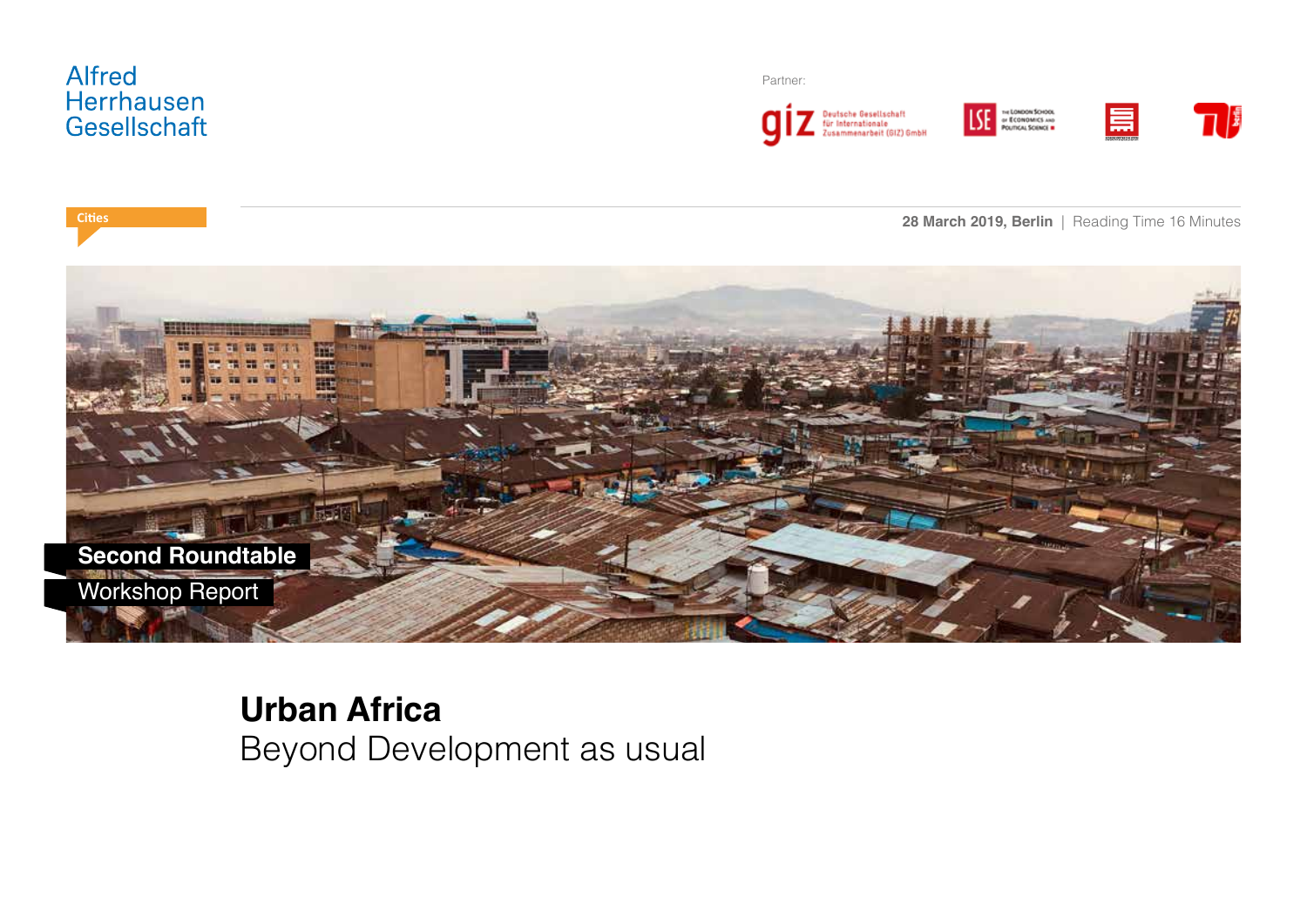#### **Cities**

*Content:*

# *Background 2 Part I: Introductory Session 4 Part II: Breakout Sessions 7 Workshop I Integrated Urban Governance 7 Workshop II Urban Job Creation 9 Workshop III Financing Infrastructure 11 Part III: Conclusion and Outlook 13*

#### **Background**

Germany's commitment to work with African partners and deepen African-German development cooperation is increasing. We therefore need a thorough reflection on whether current cooperation and development activities are still fit to address Africa's core challenges and, at the same time, recognize the continent's huge potential. What current cooperation frameworks will need to further integrate is an *urban perspective*: The African continent is undergoing a structural transformation connected with a *rapid process of ur***banization** which requires more attention from all stakeholders involved.

On 28 March 2019, Alfred Herrhausen Gesellschaft, the London School of Economics and Political Science, Deutsche Gesellschaft für Internationale Zusammenarbeit (GIZ) and Technische Universität Berlin invited a group of 54 leading researchers, representatives of government institutions, policy makers, development specialists, and practitioners from Africa and Europe to the second Urban Africa roundtable in Berlin. This year´s Urban Africa roundtable aimed to:

## Beyond

## Development

as usual

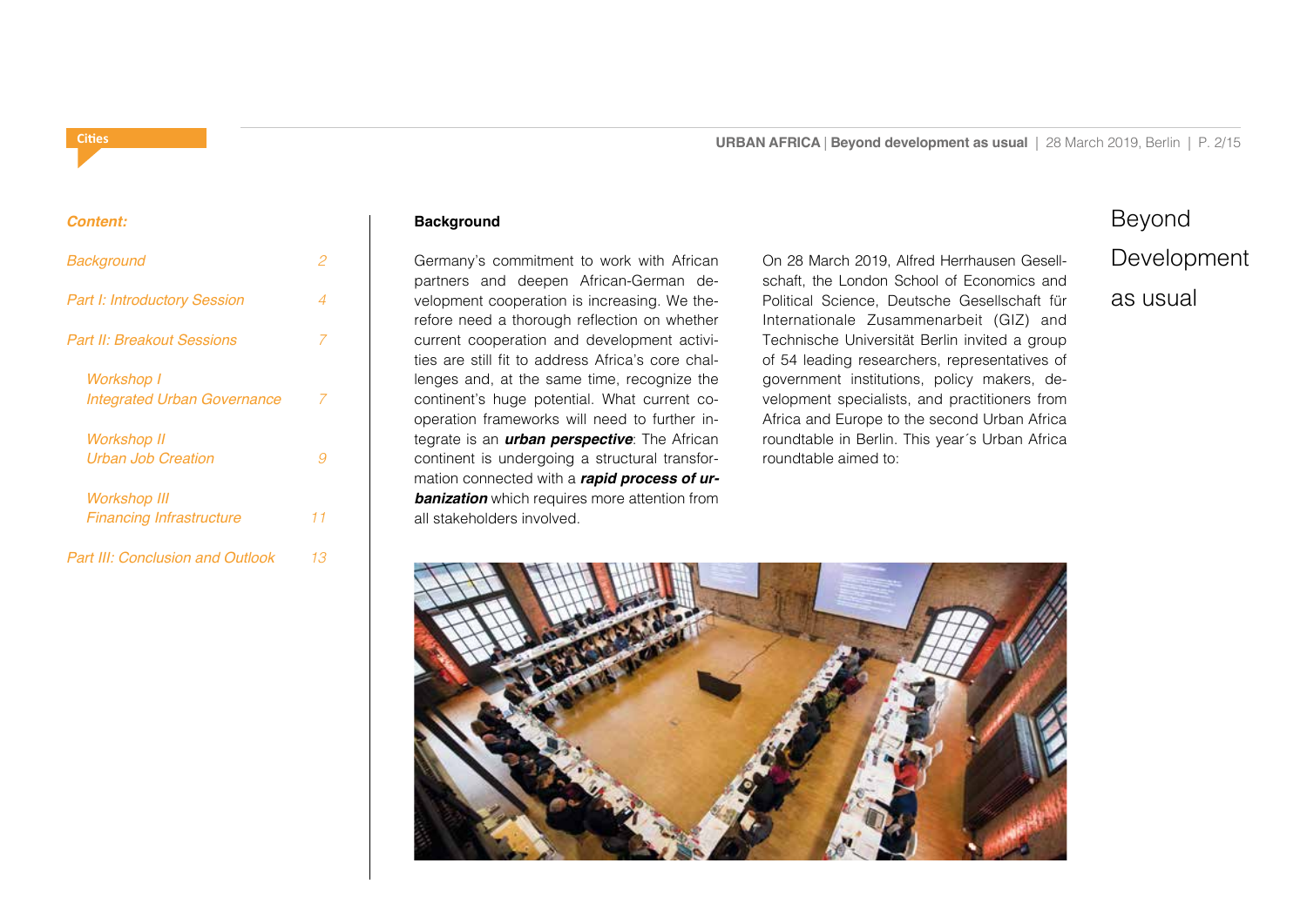- Discuss urbanization dynamics and challenges faced by sub-Saharan African cities and urban regions.
- Reflect on existing African-German cooperation frameworks and discuss how such frameworks can be improved and extended to more effectively address current shortcomings.
- Discuss the relevance of the urban dimension in German-African development activities and how it can be strengthened in the future.

In order to deepen our understanding of urban dynamics, the morning of the roundtable served to underline the importance of cities, to identify the key urban challenges in sub-Saharan Africa, and to understand how much the urban dimension is reflected in German development initiatives.

In the afternoon, experts worked on three key topic areas in separate breakout sessions that emerged out of the first Urban Africa roundtable in Berlin and the Urban Age Conference in Addis Ababa, which were both hosted in 2018. Those topics were: Integrated urban governance, urban job creation, and the financing of infrastructure.

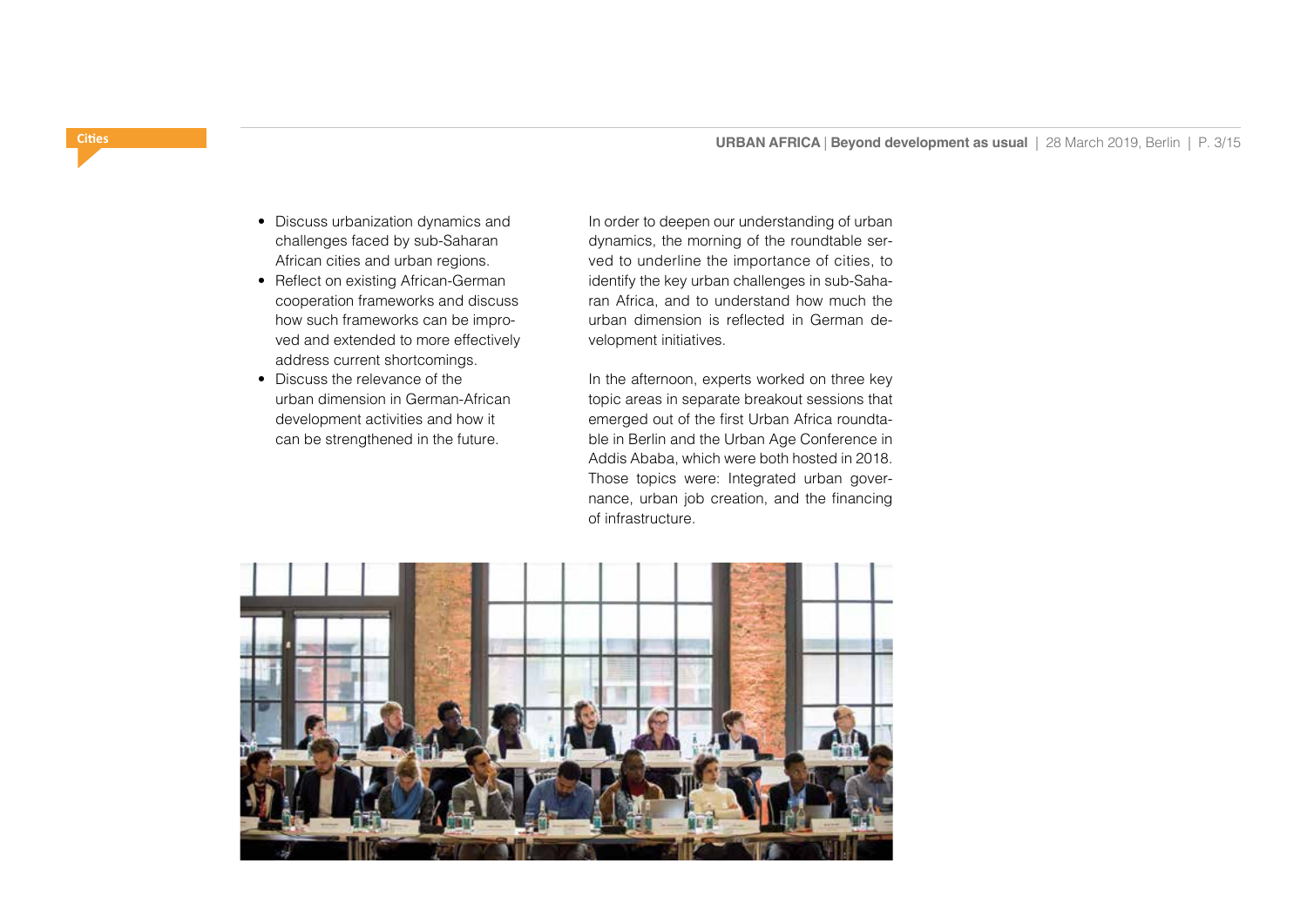#### **Part I:**  Introductory Session

**Cities**

Since the beginning of the new millennium, half of mankind has been living in urban areas. The crucial role of cities becomes even more apparent when looking at urbanization rates and their correlation with economic growth. It is unclear, however, whether the promise of more economic prosperity will hold true for those places that exhibit the highest urbanization rates globally. Especially in Africa, growing cities can be regarded as both the problem and the solution. Almost 15 years of research within the Urban Age program have demonstrated the importance to understand the physical dynamics of cities in order to understand their social dynamics as well as to acknowledge the interdependencies and complex relations cities are embedded in. Research has further revealed the diverse growth patterns of cities which should caution against "one-size-fits-all" solutions. Examining the urban form of specific cities, the Urban Age program has also generated valuable knowledge on the impact of inner-city density on efficiency, environment, and inclusion. In this context, the important role of urban public goods was stressed. Leaving these public goods, such as urban infrastructure, to the private sector could come with severe unintended consequences such as, for example, uneven provision or dynamic pricing. Finally, it was highlighted that it is critical how cities are governed, and that this governance requires a clear vision.

**Why do cities matter?** Cities are our future.

**What are Africa's urban challenges?** Participants identified at least three fundamental challenges of African cities, which are, first, economic and employment imperatives, second, environmental pressures and climate impacts and, third, weak and distorted governance systems. Concerning the latter, it was emphasized that informality – besides employment and housing – also relates to the complexity of outdated and inappropriate regulatory frameworks. But how can we tackle Africa's urban challenges despite this complexity? Recommendations that were discussed included the recognition of urbanization as part of national policymaking and a more prominent cities agenda for key actors (as well as pan-African and international bodies), and enhancing knowledge and innovation networks on the African continent itself. Furthermore, the participatory formulation and adoption of National Urban Policies should be promoted that can serve as a linchpin between macro-economic, environmental, and territorial policies. One particular challenge constitutes the financing of sustainable infrastructure in cities which will require the joint effort of knowledge institutions, international task forces, and a more decentralized research and development model.

*At a glance: Keynotes and input from participants set the stage for the work*shop, first, by demonstrating the relevan*ce of cities and urban research in general; second, by providing insights into the challenges faced by African cities in particular; and third, by outlining the current engagement of Germany with Africa in order to understand how much the urban*  dimension is reflected in it.



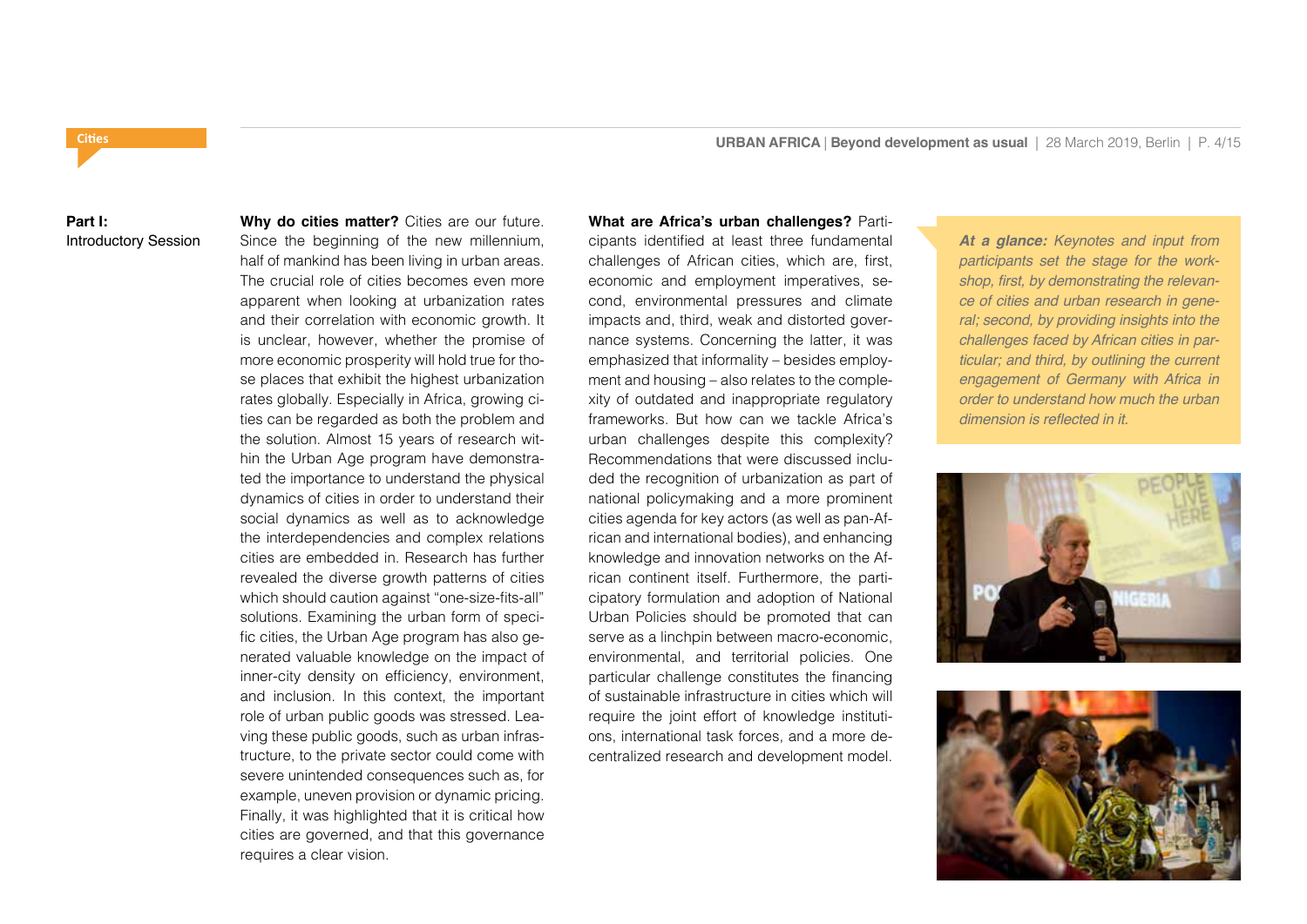**What is the urban dimension of Germany's cooperation and development work with Af-**

**rica?** In recent years, the cooperation across the African continent has become a top priority for the German government. This manifested itself in the "G20 Compact with Africa", which was initiated under the German G20 presidency in 2017 and focuses on private investment on infrastructure. However the urban dimension remains unspecified. Another initiative is the "Marshall Plan with Africa" by the German Federal Ministry for Economic Cooperation and Development, which acknowledges urbanization an puts cooperation in an entirely new dimension: it is not about development cooperation, but about economic development. Private sector investments are key to stimulate growth. The revised Africa Policy Guidelines by the German government (adopted on 27 March 2019), which is a framework document across the German ministries on cooperation with Africa, emphasizes peace and stability, sustainable development, control migration, workforce, and civil society partnership. On the last page and very briefly it mentions urbanization as engine of growth. The presentation then moved on to different spatial approaches to refugee flows and camps in the context of migration within and out of Africa, such as Paul Romer's idea of so-called charter cities or the creation of special economic zones. These approaches, their framing as well as the overall narrative of African-German cooperation were controversially debated in the subsequent discussion and criticized by the participants.





#### *Recommendations:*

- 1. *Consolidate the policy recognition that urbanisation matters for the long-term prosperity of the African*  continent.
- 2. *Promote the participatory formulation and adoption of NUPs as the linchpin between macro-economic, environmental and territorial policies*
- 3. *Enhance the knowledge system in Africa on sustainable infrastructure solutions that are affordable and culturally appropriate*
- 4. Tackle the infrastructure finance *conundrum confronting poor African cities*
- 5. *Promote a decentralised model R&D on sustainable infrastructure transitions*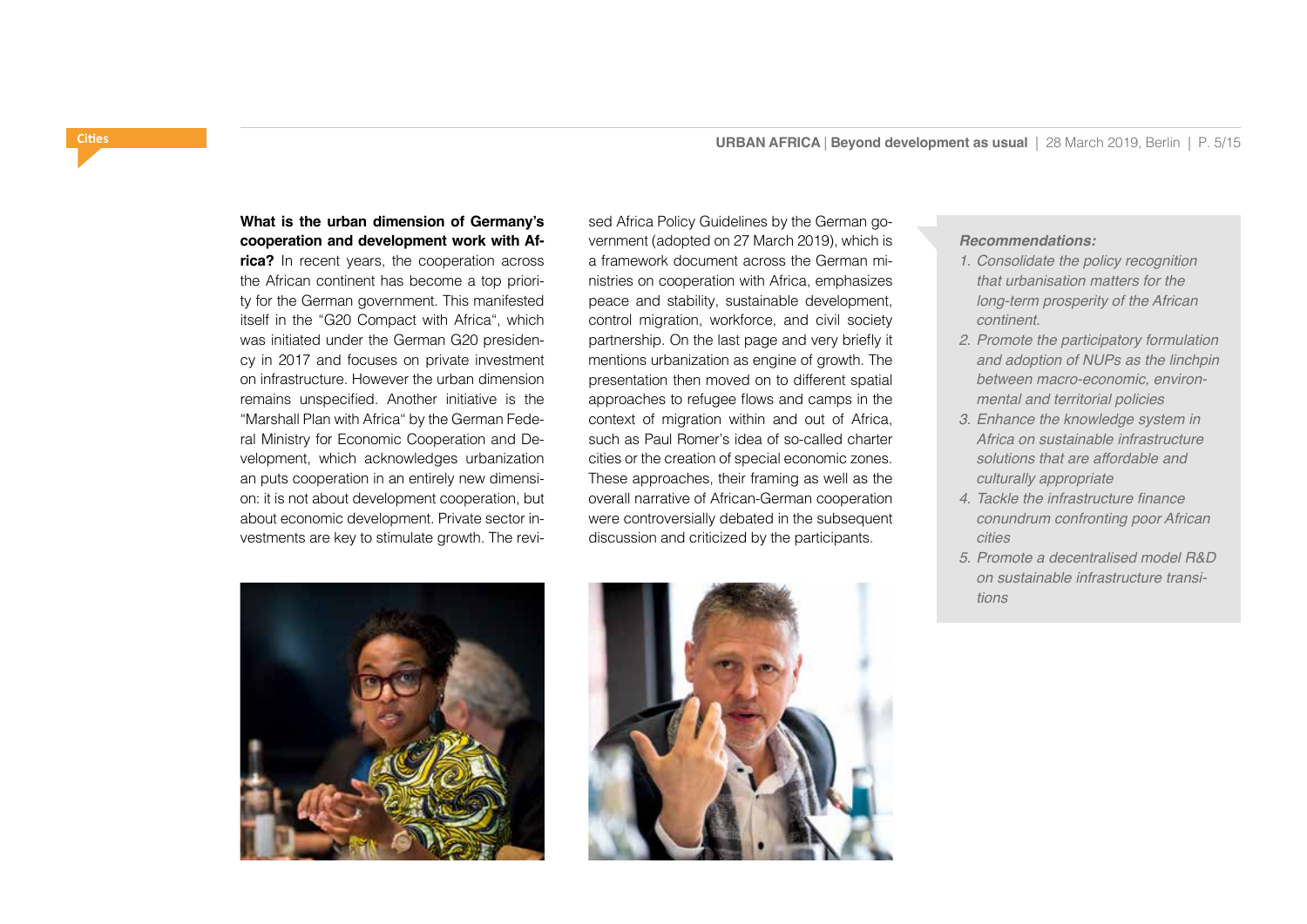**Engagement of German and international organizations in urban Africa:** This session covered the "supply side": What kinds of engagements with African countries, cities, and companies exist, how are they working, and how can they be "urbanized". For the workshop in general and for this part in particular, a cross-sectoral group of relevant organizations was brought together in order to stimulate debate between the public, private, and non-profit sector as well as research institutions. The key was to initiate the discussion of whether Germany is adequately positioned to work with African partners and whether the urban dimension is adequately reflected here. A selected number of participants were asked to briefly present their organizations' engagement in the field of urbanization in Africa.

It became clear that these organizations are already deeply engaged in Africa, for instance in the field of finance, development work, economic cooperation, and entrepreneurship.

Whereas some organizations share a strong urban perspective, others do not frame their projects officially as "urban" despite the profound urban impact of their activities. The majority of participants made the case for a narrative that views African urbanization as an opportunity and African cities as hubs of innovation. This narrative is said to be important to counterbalance the perception that limits itself to migration and poverty. Several organizations also emphasized the need to direct research and other activities more towards small and intermediate cities as well as the urban-rural continuum in Africa. Finally, an organization stated that an overall strategic approach of German institutions on urban development in Africa can´t be described clearly. It was emphasized that is more important to bring together the different bits to advance urbanism and understand what the institutions we need are. Therefore it was commented that besides the well-chosen topic areas for this workshop aspects relating to social cohesion and digitalization should be equally taken into account.



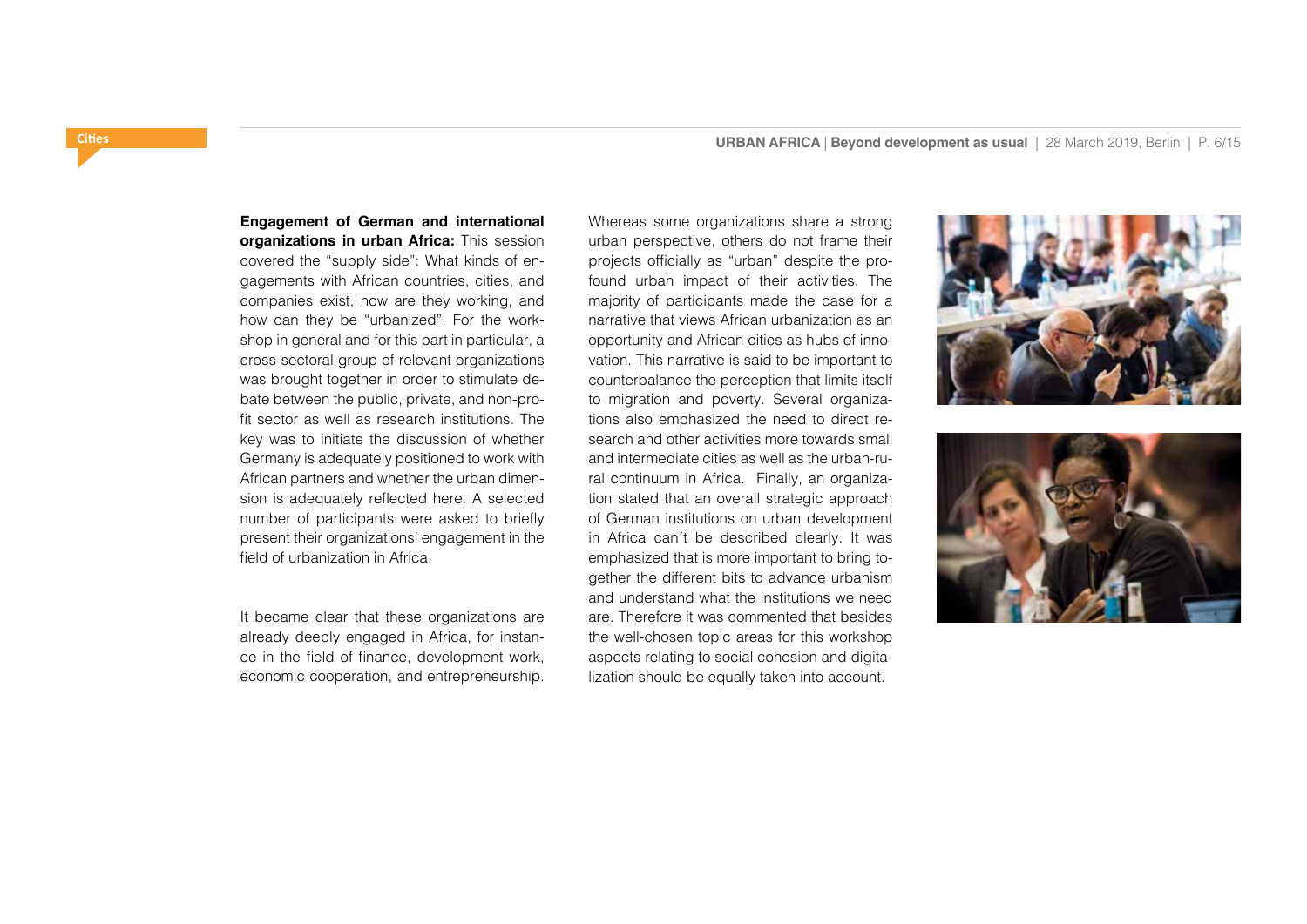# **Part II:**

The aim of the breakout sessions on integrated Breakout Sessions urban governance, urban job creation, and the For the urban context, key concepts and empi-**At a glance:** This session explored two financing of infrastructure was to place a special focus on the following questions:

- What are the underlying ideas or drivers that inform our current engagements?
- What has worked? What has failed? Do we need new paradigms and approaches?
- Who needs to be engaged?
- What formats and frameworks of engagement are needed? How can they be enabled?
- How can impact be measured and improved?

### **Workshop I – Integrated Urban Governance**

Key problem statement:

*Urban governance is a mode of organizing policy around place-based intervention, which requires horizontal integration instead of functionally organized sectors and silos.*

Since the 1990s, integrated governance has been variously seen to take advantage of synergetic effects and to improve policy coherence. At the same time, experts have criticized "the integration of everything", which is said to be overambitious, costly, and might lead to unclear responsibilities. Given these tensions, integrated governance is a prominent subject in public administration, policy, and planning. For the urban context, key concepts and empirical examples of integrated urban governance were presented in three introductory keynotes:

- **1. The Urban Nexus Approach:** This talk outlined how the Urban Nexus approach, which is applied by the GIZ for instance, aims at breaking silos between jurisdictions, sectors, and institutions, as well as its application in concrete development projects. German development agencies can play a key role in coordinating multi-stakeholder interactions and pushing for more citizen engagement.
- **2. Urban knowledge integration:** The capabilities of cities to create, utilize, and coordinate local knowledge is crucial for their efforts of integrating urban governance. International cooperation should work towards establishing and smoothing knowledge transfers, e.g. between European cities and specific initiatives in African cities. It is important, however, to pay attention to the characteristics of the respective regional or local context.
- **3. The case of Germany:** To broaden the scope of the debate, the German approach of "Integrated Urban Development" was introduced which gained prominence since the German re-unification. This approach can be characterized by policy integration that is initiated from the national level with the strong involvement of civil society.

*concrete policy integration challenges*  in the case study city of Addis Ababa. *For this, main concepts of integrated*  urban governance were first introduced *and examined through the lens of how urban governance in a Sub-Saharan African context can engage with coherently steering the physical development of ci*ties. This was followed by a discussion of *frameworks, key stakeholders, and means of engagements assisting integrated urban governance as part of international cooperation efforts, focusing on German and European development cooperation*  with urban-level partners in Africa.

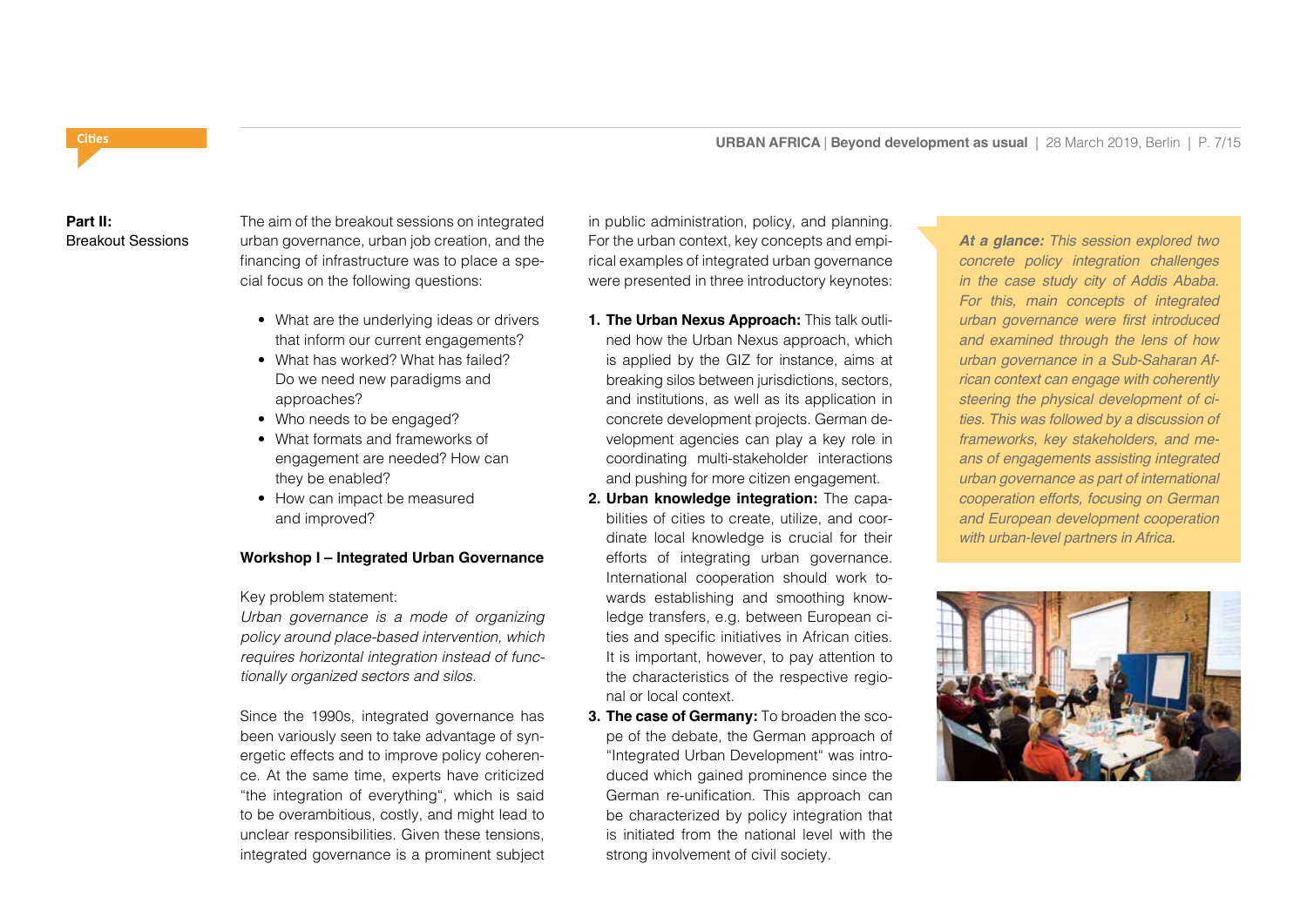#### **The Addis Ababa Governance Challenge**

With the implementation of the Addis Ababa Structure Plan (strategic integration) and the need for a better coordination of transport and utility infrastructures (infrastructure integration), this group worked on two real integration challenges faced by the Ethiopian capital. Main hurdles of these projects that were discussed and could be tackled together with the international community included the lack of "institutional memory", the need for more vertical coordination with higher tiers of government as well as the trade-off between more civil engagement and the political pressure to deliver results.

Main anchor points for international cooperation and development learned from the case of Addis Ababa:

- Assume the role as "convening power": First, by supporting the participation of civil society in policy and project formation processes whilst acknowledging the novelty of these practices in the African urban context; and second, by pushing for city representatives to have a say in national decisions that impact their city.
- Support existing networks and help to establish city-to-city networks to enhance cross-city learning.
- Assist in providing training programs for city officials.
- Support a better communication of urban development projects to the public.
- Assist in creating (digital) channels to collect and store data as well as platforms to manage information.

In terms of priorities as part of international cooperation the main tensions that were identified for integrated urban governance during the workshop were:

- first, coordination efforts that focus either on the relationships between local actors vs those between international actors,
- second, addressing the broader political context which provides the basis for integrated governance vs technocratic / technical assistance to address concrete integration challenges while accepting existing institutional frameworks
- third, working with people and social systems of governance vs embracing digital solutions that may replace coordination requirements between social groups
- forth, a bilateral twinning of city experiences on specific issues vs enhancing general urban knowledge sharing independent from context



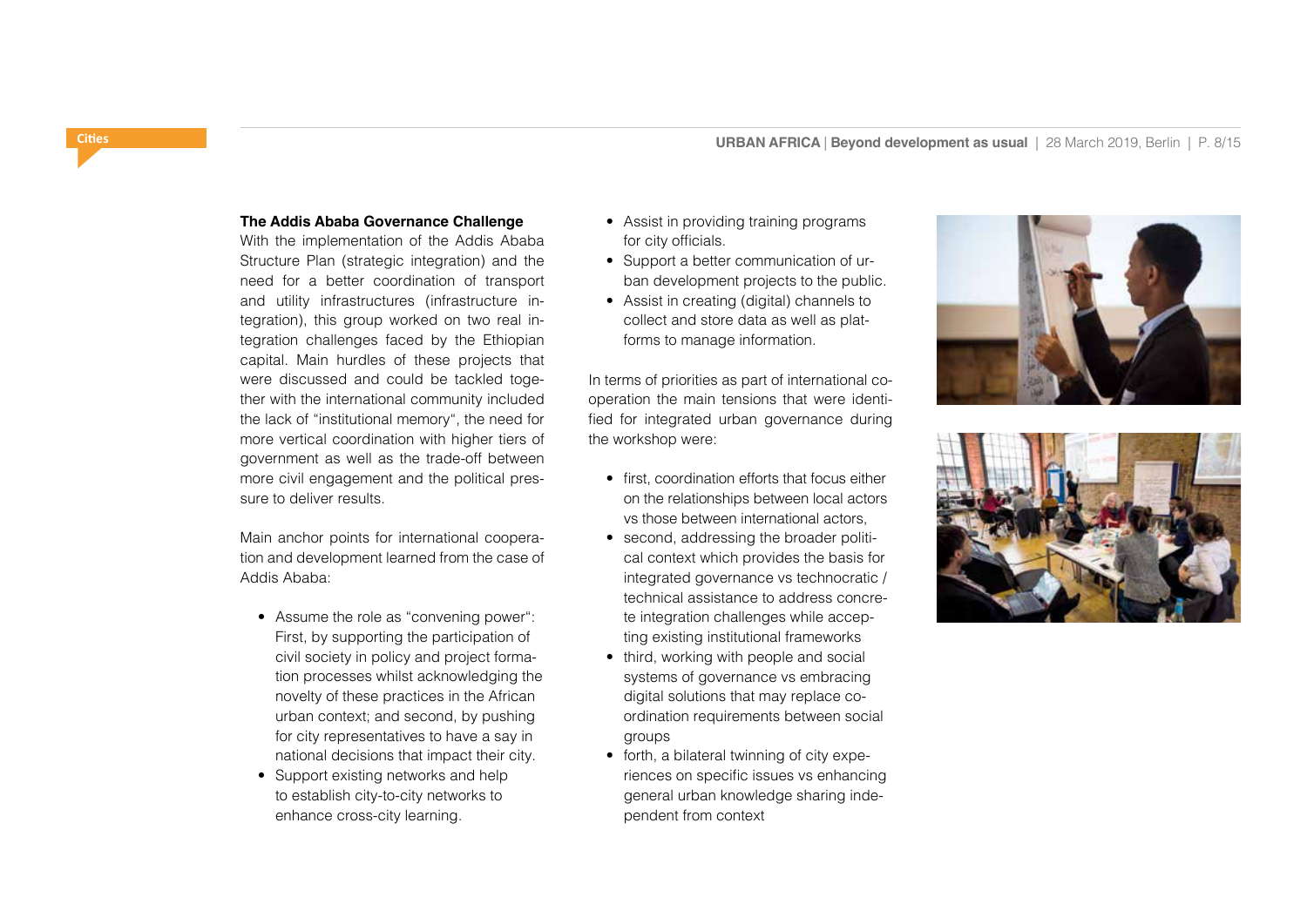#### **Workshop II - Urban Job Creation**

Key problem statement:

*Informality is an important dynamic to better understand and address the African employment crisis: Up to 60 per cent of the labor force is trapped in informal and therefore vulnerable employment.*

The employment challenges of African cities are well established. It is understood that until African economies are able to effect a profound structural transformation that can reverse premature deindustrialization, it will be impossible to solve the employment challenge. In order to define ways in which this can be achieved, four presentations each from a different perspective formed the basis for the workshop:

**1. A macro overview:** This presentation provided a critical reflection on the mainstream narrative of informal employment in African urban areas, which often resembles a "crisis narrative". In the African context, however, the underlying assumption that urban waged employment is the norm needs to be challenged. It was further demonstrated how this predominantly pessimistic view can be re-framed in a more positive and context-sensitive way, namely by "flipping the script" or "thinking beyond the proper job". This can be achieved e.g. by celebrating the entrepreneurial youth and digital "leapfrogging" technologies or by harnessing what already exists.

**2. Industrial Parks:** This talk presented ongoing research in Ethiopia on the potential of industrial parks and free trading zones to accelerate economic development, increase infrastructural development across the country, establish new trade networks, and accelerate job creation for unemployed youth and women. These zones are planned and designed to fulfill environmental, safety, and ethical standards and thus meet international investment criteria. First results indicate, however, that these centrally planned and FDI-driven approaches, which sometimes come with a whole infrastructure network to plug them into global production chains, often fall short to achieve their employment objectives: Targets are not reached, employees have to commute long distances to work and are underpaid. This is due to a substantial lack of knowledge of local conditions and insufficient interaction with the regional economy, e.g. 90% of building materials are imported. Between 1995 and 2016, the trade deficit of Ethiopia increased with an annual rate of 23.1%, taking up 20.3% of GDP. In 2018, balance of trade was -2.8 USD, in which the export value was 740 USD, and the import value was 3.5 billion USD.

*At a glance: The aim of this session was to uncover the roots of the employment challenges in African cities and explore opportunities of German-African coope*ration. Experts in this group specifically *addressed the issue of informal employment and carved out the tension between large scale approaches such as industrial zones and alternative models aiming at generating employment at the entre*preneurial level.

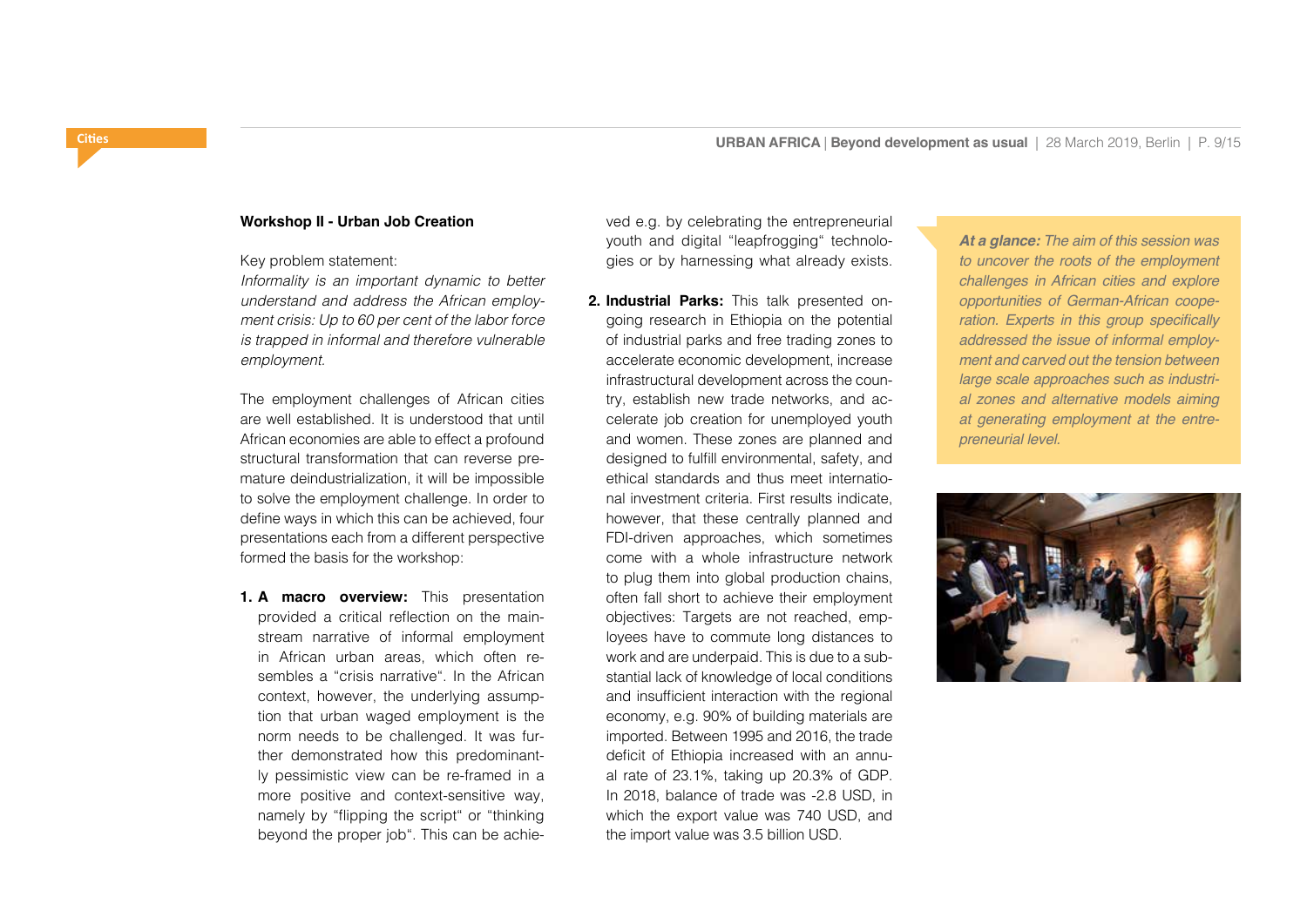#### **3. A practitioner perspective:** This enthusias-

tic statement for the important role of small and medium-sized companies demonstrated what can make these companies successful in the African context. This factors include the perseverance of entrepreneurs and their ability to adapt, being financially and statutorily compliant, as well as their ability to invest in the skills of their employees. It was stressed that (international) investors should take these factors into account.

#### **4. A German development perspective:**

Based on one specific project that trained female bus drivers, this presentation exemplified how Public Private Partnerships – combining public and private as well as foreign and local knowledge – can contribute to urban job creation in Africa. Aim was to upgrade employability of mechanics and commercial drivers in the transport and logistics sector in Ghana. Through skill trainings they formalized the employment as commercial drivers of at least 600 drivers (at least 10% women).

This case study was also used to demonstrate how public employment programs can lead to positive spill-over effects into the private or informal domain.

Main outcomes of this session:

- We need to enrich the discourse around the "notion of a proper job" with new working alternatives that better suit the African urban context and establish criteria to assess it. For that we need to rethink the distinction between formal and informal employment and put an emphasis not only on quantity but on quality.
- International cooperation and development should try to assist in creating new approaches towards urban job creation in Africa that can bridge the gap between the extremes of large scale, top-down projects and micro-entrepreneurship. To achieve this, international activities should focus on solutions for making industrial zones more sustainable and develop approaches to scale up entrepreneurial innovation.
- A sustainable approach to urban job creation will need to build upon and leverage existing knowledge and economic structures.
- German-African cooperation can play a central role in advancing the field of education and training. In the short term, this can be achieved by the promotion of vocational training. In the medium to long term, the curriculum of schools and universities should be more aligned with skills and knowledge that are required in the future.



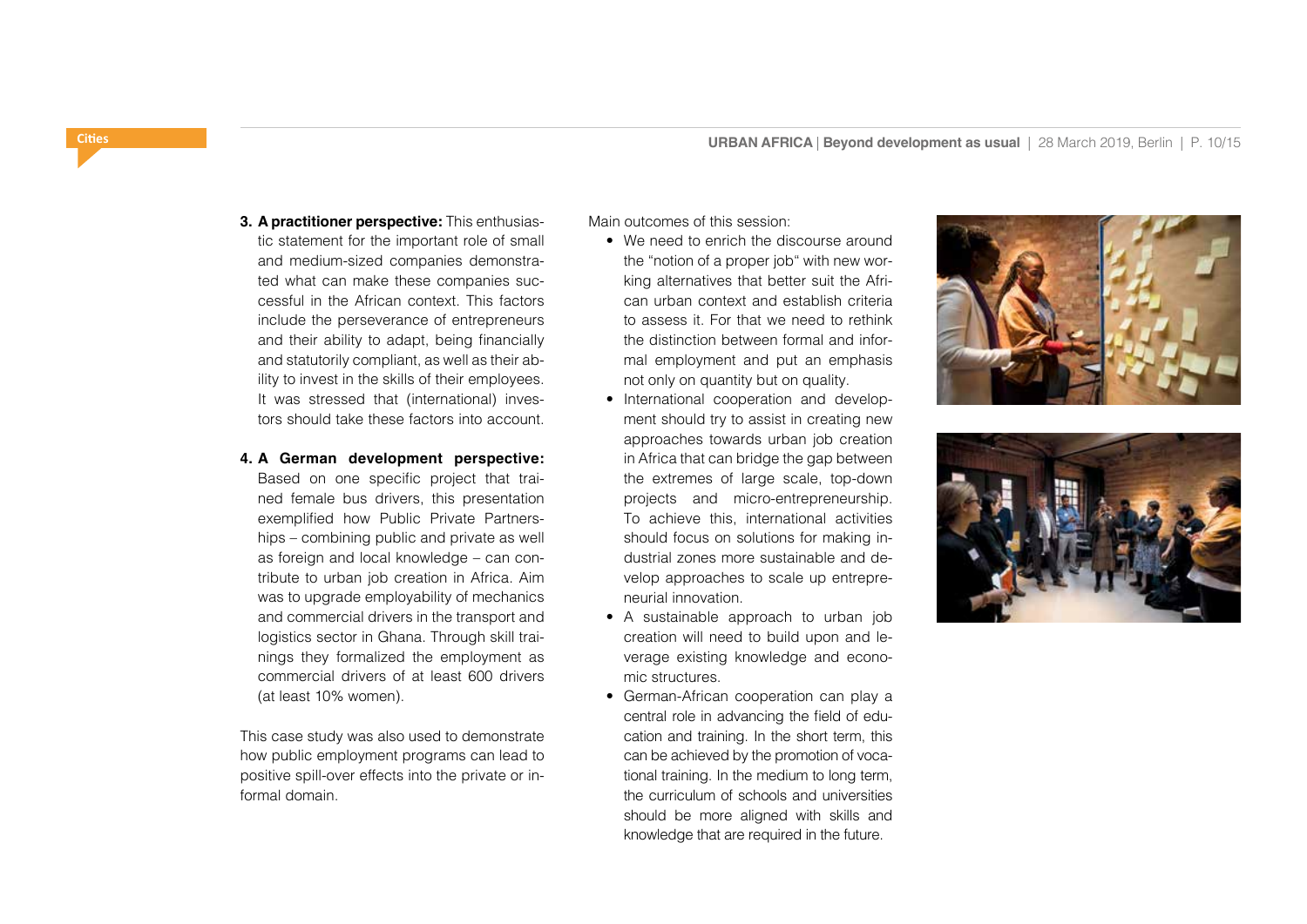#### **Workshop III – Financing Infrastructure**

Key problem statement:

*Most African cities and towns are simply too poor to meet the bankability criteria even of development banks. At the same time, there*  is excess finance in the international system.

It is well established that there is a massive infrastructure backlog across African countries. This is particularly acute in cities and towns that are characterized by large informal/slum settlements, poor and unsafe public transport, and high levels of inefficiency. An Africa urbanizing without a growth in industrial and tradable/modern service jobs further perpetuates unemployment, poverty, and informality. Yet Africa's economy is concentrated in cities, with less than 25% of Africa's GDP derived from agriculture and natural resources. The fact that strategic and explicit prioritization of cities and urban jobs is missing from national development planning and sector policies is leading to underinvestment in cities. In order to fully grasp the nature of this shortfall, different institutional perspectives presented by experts from international organizations, national and supranational development banks as well as a global city-network kick-started the discussion.

**What are the reasons for the shortfall in infrastructure finance? What is not working in the current system?** The first challenge of approaching these questions is the difficulty in clearly quantifying the finance cap, which is also due to low quality data at the urban scale. What is more, the scenarios for upper middle income and less developed African countries vary considerably. Participants further stressed several institutional deficiencies in Africa such as the lack of a spatial perspective in national infrastructure development plans, limited fiscal decentralization and autonomy, and the difficulty in working directly with cities because of, inter alia, local currencies, low institutional capacities, and the fact that cities struggle to give guarantees.

Concerning the investor side, sectorial approaches that still dominate conventional investment frameworks as well as poor alignment with the private sector were addressed. Furthermore, a critical reflection took place about the growing amount of infrastructure investments coming from China, which do not pay sufficient attention to (local) demand and may therefore entail unintended consequences.

*At a glance: The goal of this session was to unpack the reasons for the short*fall in infrastructure finance in urban *Africa and discuss the applicability of a broader paradigm that allows for a green growth path, enables more sustainable infrastructure investments, and drives*  urban inclusion.

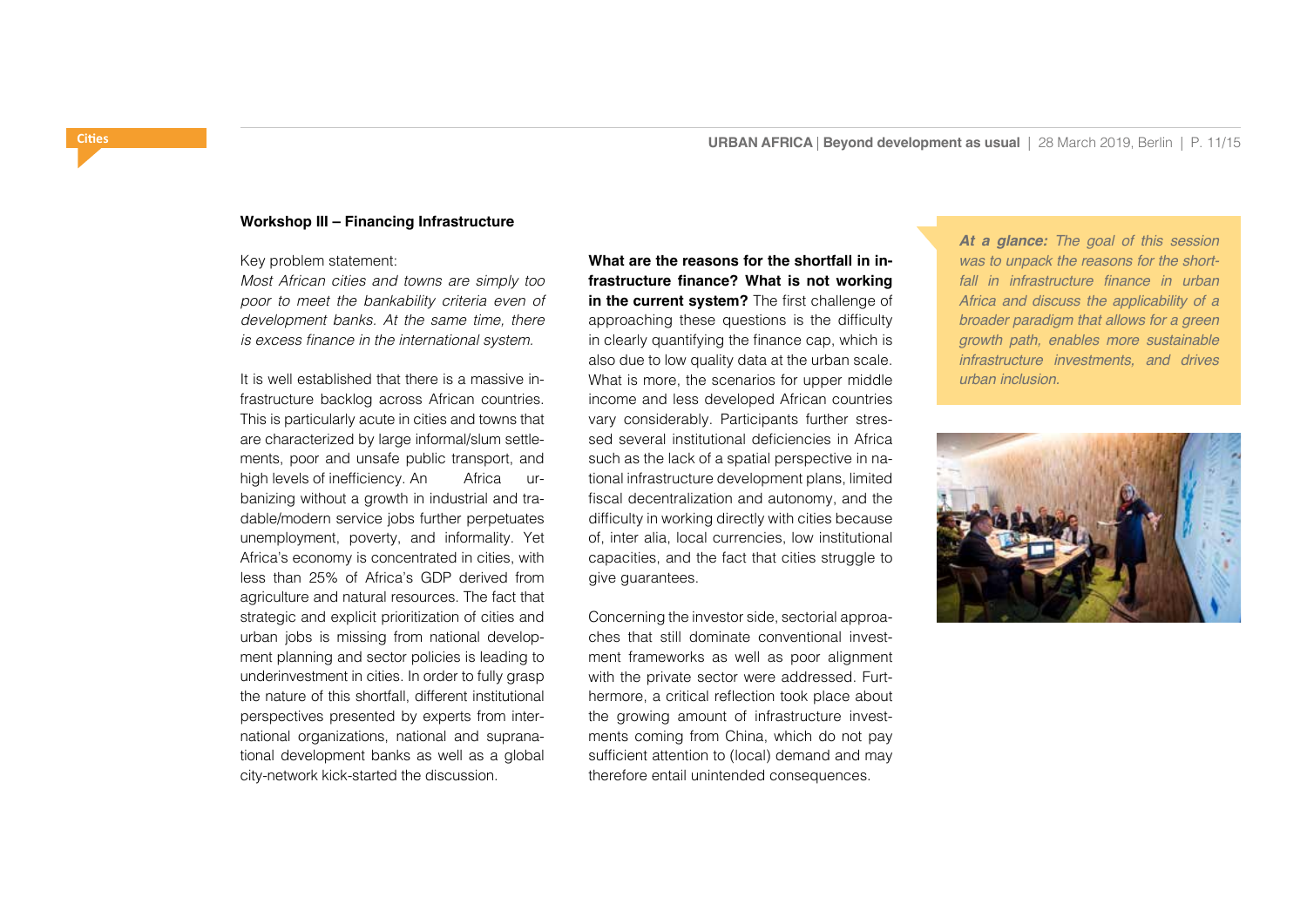### **What should future approaches of international cooperation and development build upon?**

- One major challenge constitutes the need to shift the parameters of investors and the way they look at potential partners. It can be seen as a good sign that all development banks participating in the discussion could already relate to a variety of successfully funded projects in African cities; some of established urban divisions.
- On the other side, cities need to be better equipped to define their own funding priorities: Their abilities to decide what kind of infrastructure they need, which infrastructure drives sustainable growth, what "kind of money" this infrastructure requires, and how to make a strong case for these projects, needs to be strengthened.
- It will be important, however, to also enhance and "democratize" infrastructure development plans at the national level due to their profound local impact.
- Moreover, the education pathways of the different players in this field should be more aligned: We need more spatial analyses within economics and more financial expertise in the field of (urban) planning.
- The dispelling of an anti-urban myth which states "rural development will slow urbanization as policies to improve cities will stimulate rural migration."

#### **How to unlock municipal finance?**

- 1. The No. 1 hurdle is not the lack of available funding but a lack of institutional readiness:
	- E.g. increase project preparation capacity as even national appropriations are not fully utilized
	- Bankability relies on increased transparency around municipal finances
	- Many investments will not immediately generate higher tax income and will continue to require grant funding
- 2. There is a trade-off between municipal autonomy and bankability
	- Sub-sovereign entities have a lower debt-capacity as they have a limited tax base and often lack access to capital markets
	- Credit ratings of municipalities are often capped at the sovereign rating of their countries

3. Municipalities require local currency funding

- Cities usually have no ability to generate foreign exchange income
- Municipal treasury departments often lack the experience to manage foreign exchange risk
- Strengthening local capital markets and private sector participation can benefit infrastructure delivery
- National Development Banks can act as intermediaries to reach smaller municipalities
- Transparency and reliability of procurement processes can help to attract private sector investment



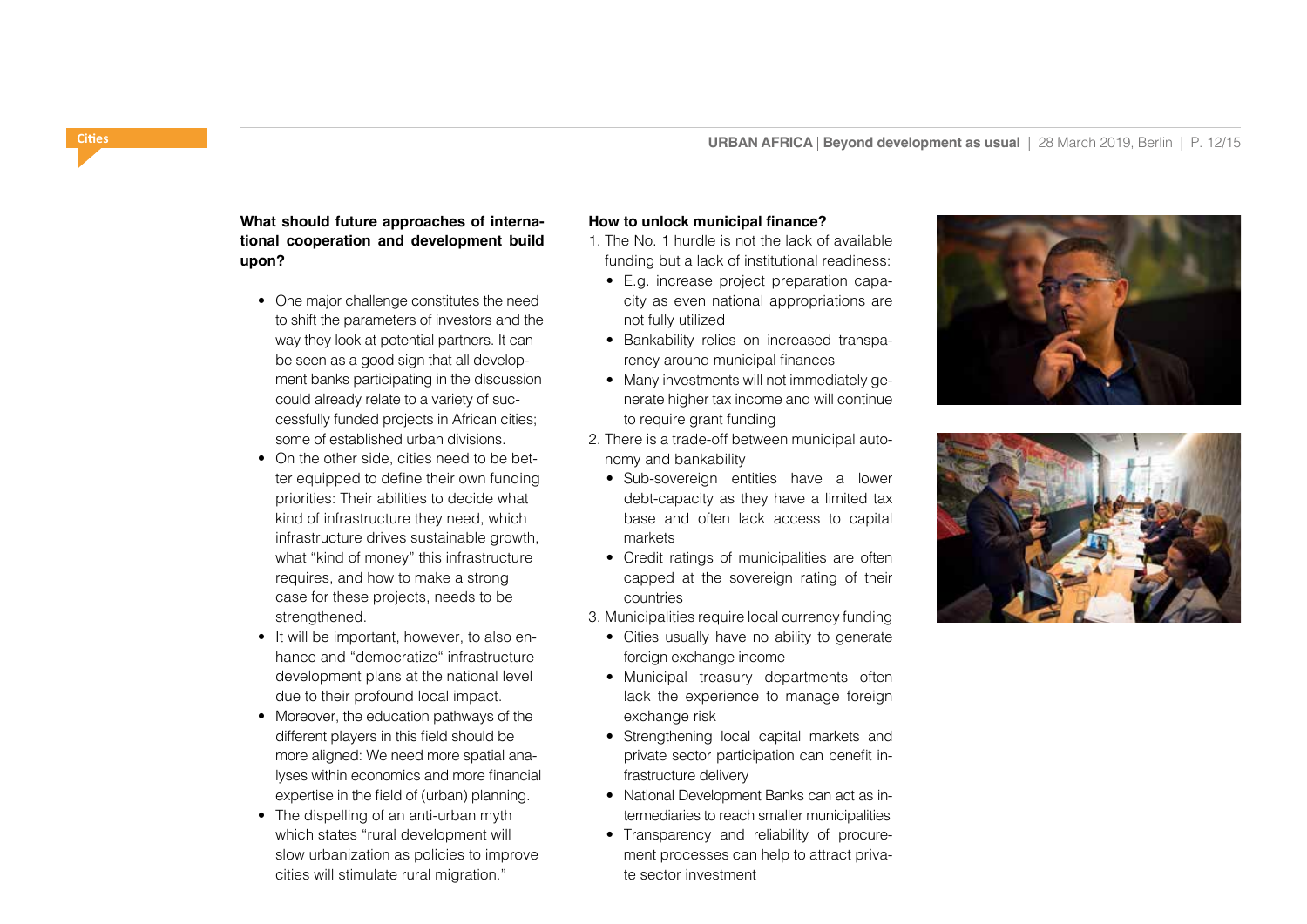### **Cities URBAN AFRICA | Beyond development as usual** | 28 March 2019, Berlin | P. 13/15

### **Part III: Conclusion** and Outlook

The workshop ended with a moderated discussion of all participants during which the different groups reported back the main outcomes of their session, which are highlighted in the previous sections. It became clear that an urban or spatial perspective is, so far, not adequately reflected in international development and cooperation frameworks and that in order to find concrete answers to the pre-defined questions of the breakout sessions (see p. 7), more time and joint effort is required.

In this final session it was further stressed that it is now high time to transfer the very strong knowledge base about the concrete challenges and constraints of African cities that has been established over the course of the Urban Age conference in Addis Ababa and two Urban Africa roundtables into the respective organizations. All participants are invited and encouraged to further expand the Urban

Africa network by continuing the cross-sectoral exchange. One group of actors that was specifically mentioned in this context are universities, both in Europe and in Africa, whose extensive knowledge should be included and leveraged in the scaling discussion.

Participants also highlighted the necessity to jointly create a compelling story that shifts the narrative of urbanization in Africa from challenge to opportunity. It will be important, however, to make this story not only compelling but also concrete - e.g. by using the key learnings of the three topic areas of this roundtable. Participants pointed out that we would otherwise risk falling back into more fundamental debates that have already been discussed in the context of the Sustainable Development Goals or the New Urban Agenda. What we need to do, however, is to drive these debates forward and turn them into action.



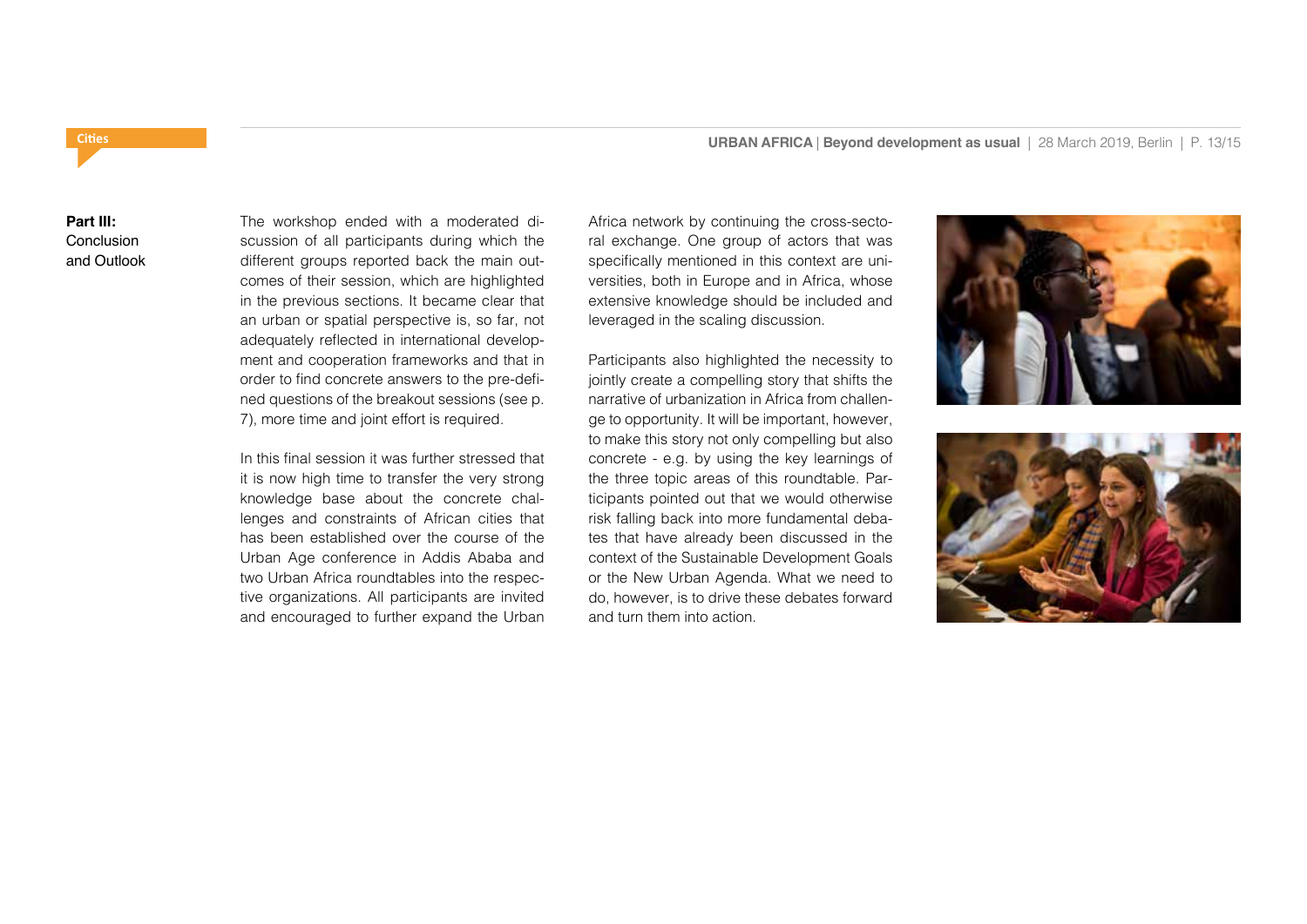#### **What are next steps to become more actionable?**

- The Urban Age Program, which is represented by Alfred Herrhausen Gesellschaft and LSE Cities at the London School of Economics and Political Science, and the Addis Ababa City Government, which is represented by the Addis Ababa City Plan and Development Commission, established the Urban Age Addis Ababa Task Force as part of a two year cycle program. The task force team will work together with the city government to provide capacity building and client side advisory. It will be structured around key aspects of urban governance combined with a focus on compact growth and density in Addis Ababa.
- The Urban Age Addis Ababa Task Force can be complemented with, and is open to, additional associated partners and their areas of expertise. Organizations that are genuinely interested are invited and encouraged to approach Elisabeth Mansfeld (AHG) and Philipp Rode (LSE Cities) with a strong proposal of how they wish to contribute to the task force.
- The Alfred Herrhausen Gesellschaft will, together with partner organizations, continue working towards a deeper embeddedness of a city perspective in international (development) policies and a flourishing partnership between Africa and Europe.
- The team of the Alfred Herrhausen Gesellschaft would be grateful to hear of any connections or joint projects that were triggered by the Urban Africa roundtables and to receive feedback or ideas for future endeavors.